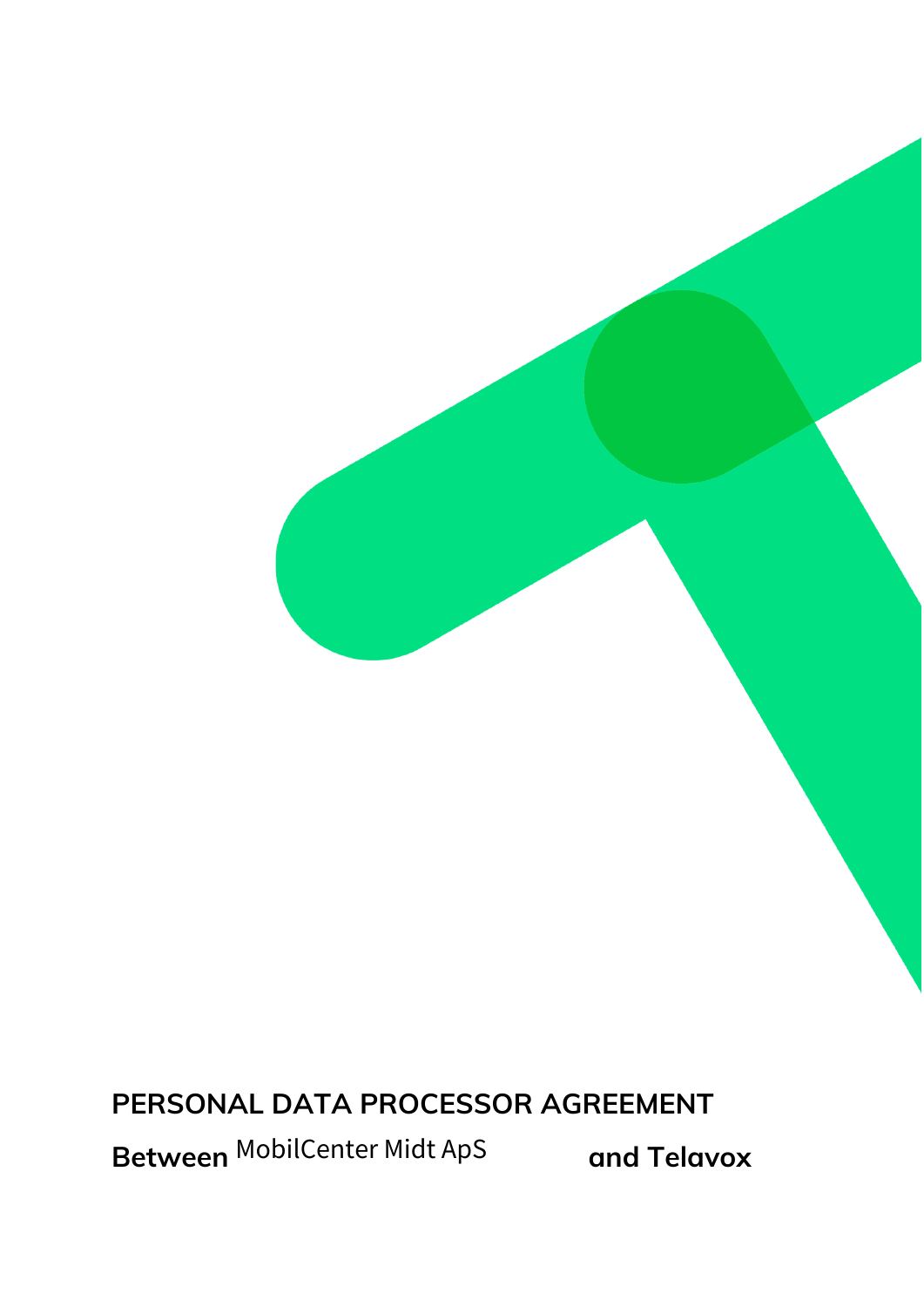Between **Telavox Group**, including its affiliates **Telavox AB** (Corp. Reg. No. 556600-7786), **Telavox ApS**(Corp. Reg. No. 36079762), **Telavox AS** (Corp.Reg.No 915639275) and **Telavox Oy** (2814794-4) hereinafter referred to as the **Personal Data Processor** and Corp. Reg. No. hereinafter referred MobilCenter Midt ApS 35237240to as the **Personal Data Controller**, the following Personal Data Processor Agreement

("**Processor Agreement**") has been entered.

The Personal Data Controller and the Personal Data Processor are hereinafter referred to as the **Party** or jointly the **Parties**.

## 1. **DEFINITIONS**

1.1 The terms used in this Processor Agreement shall be deemed to have the same meaning as in the applicable data-protection regulations and the practice developed at any given time regarding the applicable data-protection regulations. This means that definitions in this Processor Agreement may change during the term of the agreement. The above means that this Processor Agreement involves the following definitions:

> *Processing:* The measure or combination of measures concerning Personal Data or sets of Personal Data, e.g. collection, registration, organisation, structuring, storage, processing or alteration, creation, reading, use, surrender through transfer, dissemination or other provision, adjustment or consolidation, limitation, deletion or destruction.

*Applicable data-protection regulations*: Council Directive 95/46/EC, introduced into Swedish law through the Swedish Personal Data Act (1998:204) and the Swedish Personal Data Ordinance (1998:1191) and the General Data Protection Regulation (EU) 2016/679 ('GDPR'), with the relevant implementation statutes and the regulations in this area applying at any given time. In the event of a conflict between the above-mentioned statutes, GDPR shall take precedence as from 25th May 2018.

*Personal data:* any information relating to any living identified or identifiable natural person.

*Personal-data breach:* security incidents leading to unintentional or unlawful destruction, loss or alteration, or to unauthorised disclosure of or unauthorised access to the Personal Data that has been transferred, stored and otherwise been the subject of Processing.

*Sub-processor*: any personal-data processor engaged by the Personal Data Processor that processes Personal Data on behalf of the Personal Data Controller.

#### 2. **BACKGROUND AND PURPOSE**

- 2.1 The Personal Data Processor develops, produces and sells fixed and mobile IT and communications solutions, hardware and software, and thereby carries out compatible operations of which processing of Personal Data constitutes a natural part.
- 2.2 The Personal Data Processor will process Personal Data for the Personal Data Controller. The processing the Personal Data Processor will perform on behalf of the Personal Data Controller shall be regulated by this Processor Agreement.
- 2.3 On the basis of the above, the Parties have entered into the following Processor Agreement.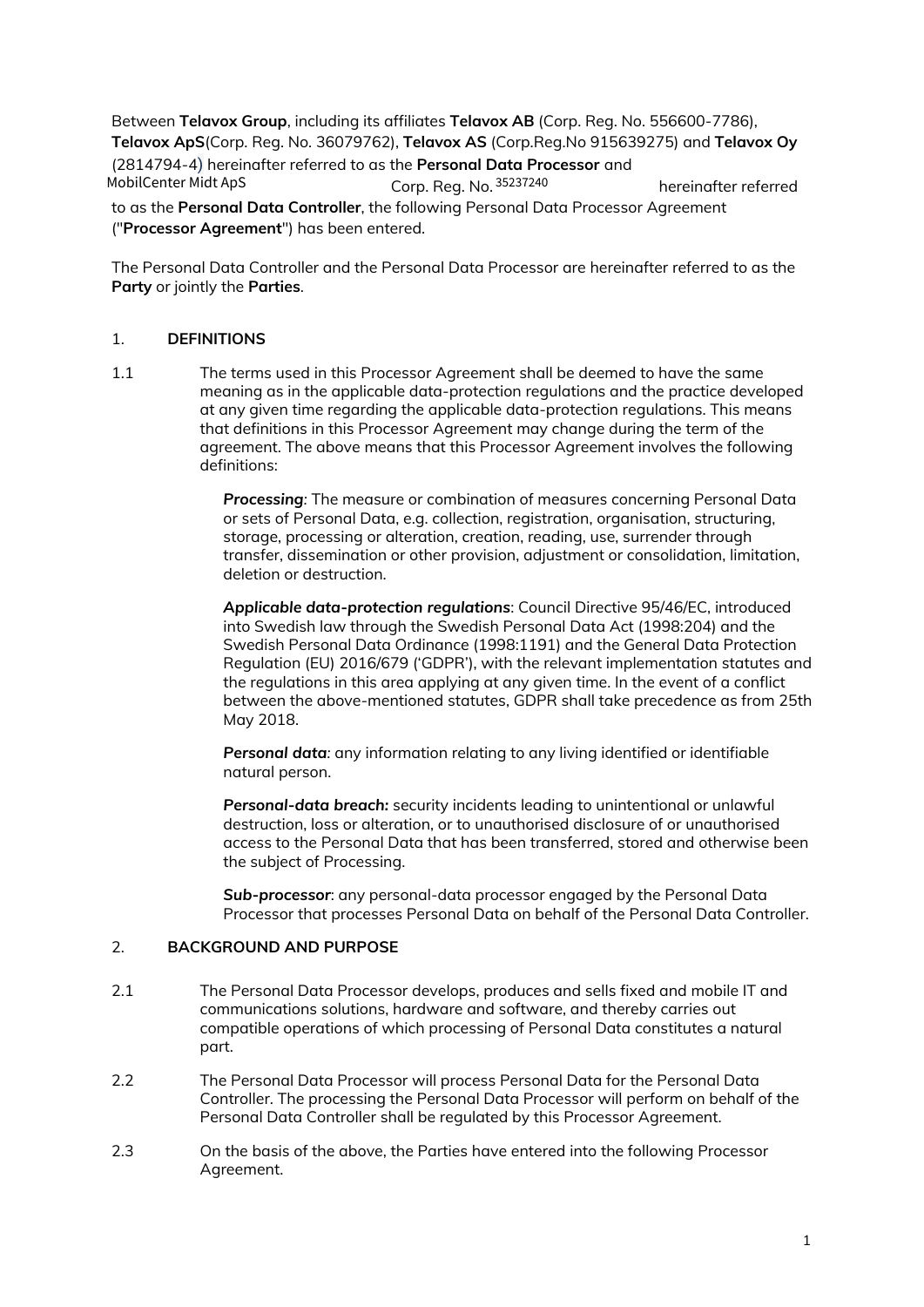# 3. **RESPONSIBILITY OF THE PERSONAL DATA CONTROLLER**

- 3.1 The Personal Data Controller shall ensure that the processing of Personal Data complies with applicable data-protection regulations.
- 3.2 The Personal Data Controller may only provide the Personal Data Processor with the Personal Data necessary for the purpose of the processing.
- 3.3 The Data Processing Controller shall immediately provide the Personal Data Processor with correct information in the event of the instructions being incorrect, incomplete or otherwise in need of alteration.

## 4. **PROCESSING OF PERSONAL DATA**

- 4.1 The Personal Data to which the Personal Data Processor has access may only be processed in accordance with this Processor Agreement and the applicable data-protection regulations, as well as the Personal Data Controller's documented instructions applying at any given time (see Annexe 1).
- 4.2 The Personal Data Processor shall immediately notify the Personal Data Controller if the Personal Data Processor considers that an instruction issued by the Personal Data Controller is in breach of applicable data-protection regulations.
- 4.3 The Personal Data Processor shall without undue delay but no later than thirty (30) days as from the request on the part of the Personal Data Controller give the latter access to Personal Data in the possession of the Personal Data Processor, and shall carry out the requested amendment, deletion, limitation or transfer of such Personal Data, unless this is incompatible with mandatory legislation. If the Personal Data Controller has deleted data or instructed the Personal Data Processor with regard to deletion, the latter shall undertake the requisite measures to ensure the deleted Personal Data cannot be restored.
- 4.4 The Personal Data Processor shall always and without any special request from the Personal Data Controller undertake the measures referred to in 4.3 if this follows from the instructions in Annexe 1.
- 4.5 The Personal Data Processor shall maintain a written register of all Processing of Personal Data carried out on behalf of the Personal Data Controller, and at the express request of the Personal Data Controller or the relevant supervisory authority shall submit a legible register extract that as a minimum includes details of:
	- a) the name and contact details of the Personal Data Processor and, where applicable, the Personal Data Processor's representative, the data-protection officer and, where appropriate, the hiring of a Sub-processor;
	- b) the processing carried out by the Personal Data Processor on behalf of the Personal Data Controller and on behalf of any other personal data controller, the type of Personal Data and, where appropriate, the specific categories of Personal Data processed;
	- c) where appropriate, transfer of Personal Data to a third country, the third country where data is processed and the appropriate safeguards undertaken, and
	- d) a general description of the technical and organisational measures undertaken to maintain an appropriate level of protection;

# 5. **CAPACITY AND CAPABILITY**

5.1 The Personal Data Processor guarantees possession of the requisite technical and organisational capacity and capability, including technical solutions, expertise, financial and human resources, procedures and methods for meeting its obligations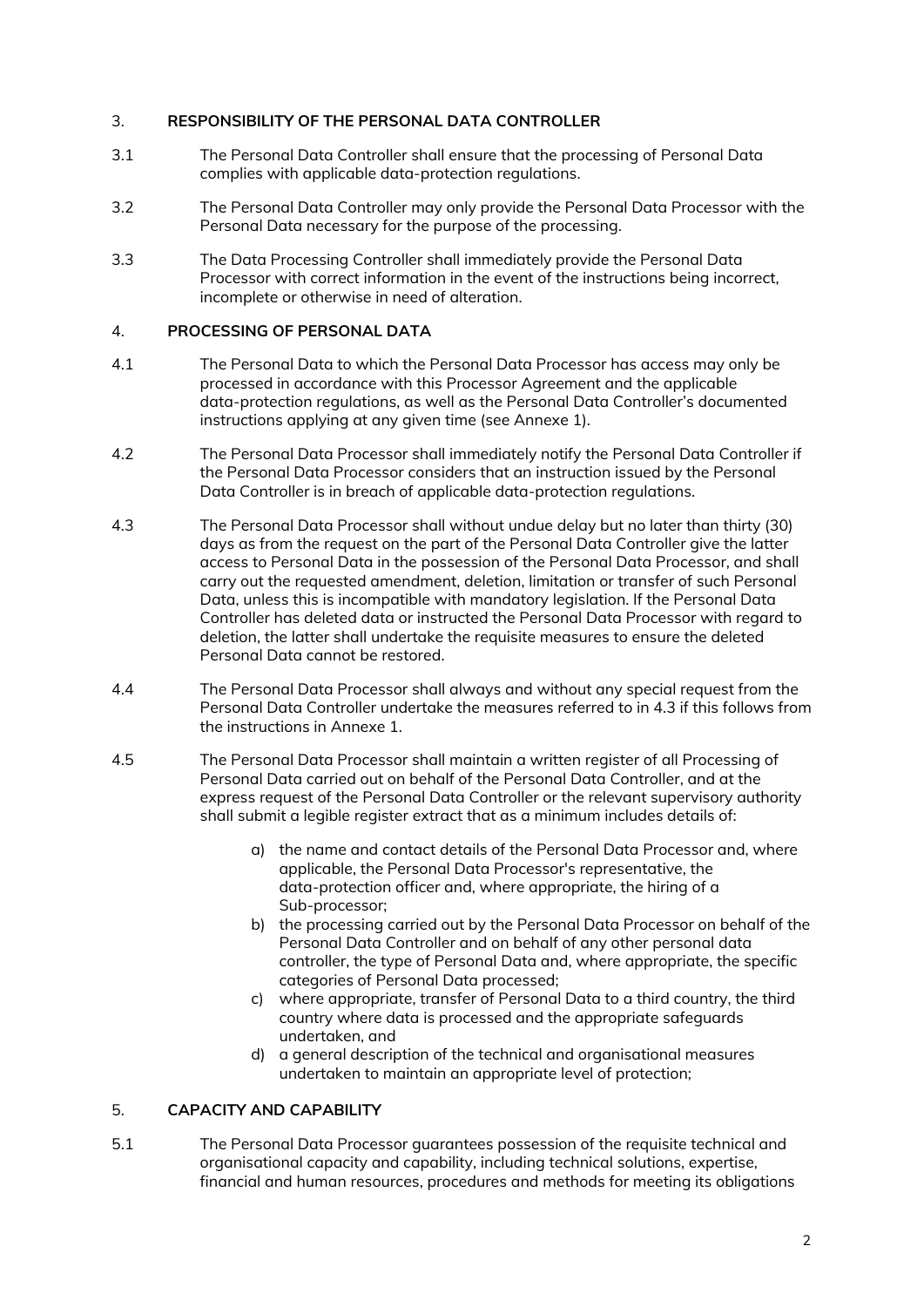under this Processor Agreement and the applicable data-protection regulations.

5.2 At the request of the Personal Data Controller or a third party hired by the Personal Data Controller, the Personal Data Processor shall certify that the obligations arising from this Processor Agreement and the applicable data-protection regulations are met by providing the relevant documentation, referring to a relevant and approved code of conduct or certification, enabling and contributing to audits and inspections of premises, IT systems and other assets and/or providing appropriate evidence without undue delay.

#### 6. **SECURITY AND CONFIDENTIALITY**

- 6.1 The Personal Data Processor shall undertake the requisite measures for compliance with the security requirements in conjunction with the processing of Personal Data in accordance with applicable data-protection regulations, which can include but are not limited to pseudonymisation and encryption of Personal Data, the capacity to continuously ensure the integrity and resilience of the systems and services and the capacity to restore availability of and access to Personal Data within a reasonable period of time in the event of a physical or technical incident.
- 6.2 By means of appropriate technical and organisational measures the Personal Data Processor shall restrict access to the Personal Data and only grant access to staff who need access to the Personal Data in order to meet their obligations under this Processor Agreement, ensure that such staff have the requisite training and have been provided with sufficient instruction for handling of the Personal Data in an appropriate and secure manner, and ensure that the staff only process the Personal Data when the Personal Data Controller has been instructed so to do, and then in accordance with the instructions provided by the Personal Data Controller.
- 6.3 The Personal Data Processor shall process Personal Data confidentially and shall ensure that persons authorised to process the Personal Data at the Personal Data Processor's have entered into a special confidentiality agreement or been informed that a special professional secrecy obligation applies in accordance with an agreement or applicable legislation.
- 6.4 The Personal Data Processor shall, without undue delay but at the latest within seventy-two (72) hours as from its coming to the notice of the Personal Data Processor, notify the Personal Data Controller of the existence or risk of a personal-data breach. Such a notification shall include all the available information the Personal Data Controller requires in order to undertake appropriate preventive measures and countermeasures and to meet its obligations regarding reporting of Personal-Data breaches to the relevant supervisory authority.

# 7. **COLLABORATION**

7.1 If the Personal Data Controller makes an enquiry in this regard, the Personal Data Processor shall assist the latter in meeting its obligations under the applicable data-protection regulations, e.g. performance of data-protection impact assessments, design of appropriate technical and organisational measures regarding built-in data protection, prior consultation with the relevant supervisory authority, and shall assist in investigating any personal-data breaches that have occurred. In view of the nature of the processing, the Personal Data Processor shall as far as possible also assist the Personal Data Controller by means of appropriate technical and organisational measures, so the Personal Data Controller can meet its obligation to comply with the registered party's request for transparency, information on and access to Personal Data, deletion, rectification, restriction of processing or portability or any other request in accordance with the applicable data-protection regulations on exercising of the registered party's rights. Unless agreed otherwise by the Parties, the assistance referred to in this paragraph shall not give the Personal Data Processor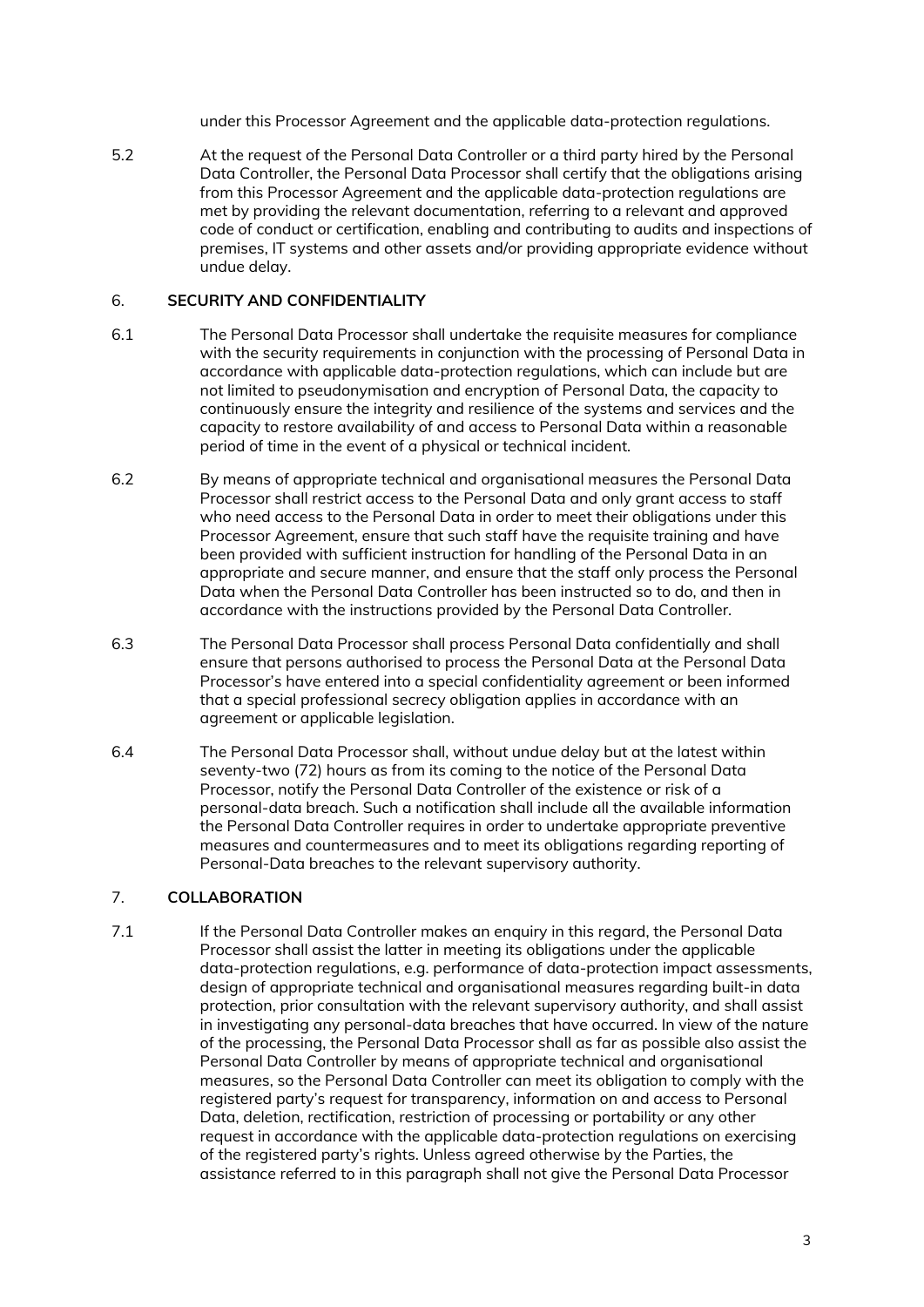the right to special remuneration.

- 7.2 The Personal Data Processor shall without undue delay notify the Personal Data Controller if the latter is contacted by the relevant supervisory authority or other third party for the purpose of gaining access to Personal Data in the possession of the Personal Data Processor or, where applicable, the Sub-Processor.
- 7.3 The Personal Data Processor shall issue the Personal Data Controller with advance notice in writing of any planned changes to the processing of Personal Data, including technical and organisational changes that may affect the protection of the Personal Data and the Personal Data Processor's compliance with applicable data-protection regulations. Prior to implementation of such changes the Personal Data Controller shall issue written consent, which shall not reasonably be denied.

#### 8. **HIRING A SUB-PROCESSOR**

- 8.1 The Personal Data Processor shall not hire another personal-data processor without having obtained special or general prior written authorisation from the Personal Data Controller. Such a transfer will not entail any changes to the division of responsibilities between the Parties to this Processor Agreement.
- 8.2 If the Personal Data Processor transfers the processing of Personal Data to the Sub-Processor, then the Personal Data Processor shall ensure by written agreement that there are guarantees from the Sub-Processor that this complies with all the applicable provisions regarding protection for Personal Data, and that it meets all the obligations regulated in this Processor Agreement. The Personal Data Processor shall be fully accountable to the Personal Data Controller in terms of the Sub-processor meeting its obligations regarding the applicable data-protection regulations.
- 8.3 If the Personal Data Processor intends to replace an existing Sub-processor with another Sub-processor, then the Personal Data Processor shall at the latest thirty (30) days beforehand notify the Personal Data Controller of its intentions, so the Personal Data Controller is able to object to such a change. If the Personal Data Controller on reasonable grounds opposes replacement of the Sub-processor or revokes its prior consent regarding use of the Sub-processor, then the Personal Data Controller has the right to terminate this Processor Agreement and other agreements entered into concerning processing of Personal Data. During the period of notice there must be no transfer of Personal Data to another Sub-processor.

#### 9. **TRANSFER OF PERSONAL DATA TO A THIRD COUNTRY**

- 9.1 If in conjunction with the Processing the Personal Data Processor intends to transfer Personal Data to a third country outside the EU/EEA that is not deemed by the European Commission to exercise an appropriate level of protection in relation to the applicable data-protection regulations, then prior to transfer the Parties shall enter into a written supplementary agreement concerning such a transfer.
- 9.2 If the Personal Data Processor has hired a Sub-processor, and the latter intends to transfer Personal Data to a third country that the European Commission does not deem to have an appropriate level of protection in relation to applicable data-protection regulations, then prior to transfer the Personal Data Processor and the Personal Data Controller must enter into a written supplementary agreement in this regard. Before a transfer can take place, the Personal Data Processor and the Sub-processor must also entered into a written supplementary agreement involving the same terms & conditions. The Personal Data Processor shall provide the Personal Data Controller with a signed copy of the supplementary agreement between the Personal Data Processor and the Sub-processor before such a transfer may take place.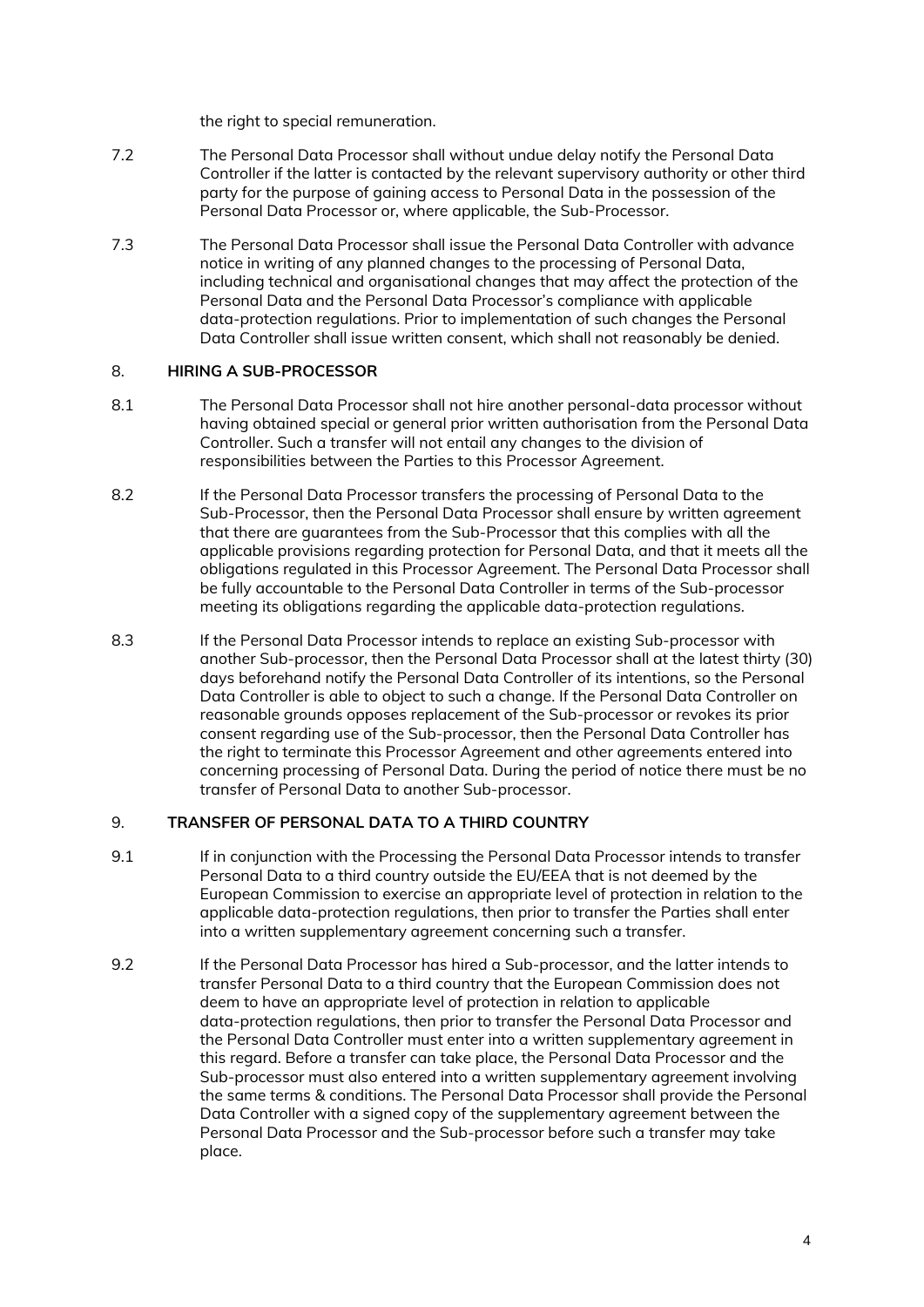#### 10. **NOTIFICATIONS**

10.1 If a personal-data breach occurs or is feared, then the Personal Data Processor must report to marcello@mobilcentermidt.dk

#### 11. **VALIDITY**

- 11.1 This Processor Agreement is valid until the Personal Data Processor's processing of the Personal Data ceases, this Processor Agreement is replaced by another Personal Data Processor Agreement or the Personal Data Controller terminates the Processor Agreement in accordance with 8.3. In the event of termination in accordance with 8.3, a period of notice of two months shall apply to the Processor Agreement as well as to other agreements terminated in conjunction with termination of the Agreement.
- 11.2 Upon completion of processing, the Personal Data Processor shall return the Personal Data to the Personal Data Controller in a general and legible format, and shall thereafter delete the Personal Data from systems used for processing, unless this is incompatible with other mandatory legislation.

#### 12. **APPLICABLE LAW AND DISPUTES**

|              | report to marcello@mobilcentermidt.dk                             |                                                                                                                                                                                                                                                                                                                                                                                                                                                                                                                                   |  |
|--------------|-------------------------------------------------------------------|-----------------------------------------------------------------------------------------------------------------------------------------------------------------------------------------------------------------------------------------------------------------------------------------------------------------------------------------------------------------------------------------------------------------------------------------------------------------------------------------------------------------------------------|--|
| 11.          | <b>VALIDITY</b>                                                   |                                                                                                                                                                                                                                                                                                                                                                                                                                                                                                                                   |  |
| 11.1         |                                                                   | This Processor Agreement is valid until the Personal Data Processor's processing of<br>the Personal Data ceases, this Processor Agreement is replaced by another Personal<br>Data Processor Agreement or the Personal Data Controller terminates the Processor<br>Agreement in accordance with 8.3. In the event of termination in accordance with 8.3,<br>a period of notice of two months shall apply to the Processor Agreement as well as to<br>other agreements terminated in conjunction with termination of the Agreement. |  |
| 11.2         |                                                                   | Upon completion of processing, the Personal Data Processor shall return the Personal<br>Data to the Personal Data Controller in a general and legible format, and shall<br>thereafter delete the Personal Data from systems used for processing, unless this is<br>incompatible with other mandatory legislation.                                                                                                                                                                                                                 |  |
| 12.          | <b>APPLICABLE LAW AND DISPUTES</b>                                |                                                                                                                                                                                                                                                                                                                                                                                                                                                                                                                                   |  |
| 12.1         |                                                                   | This Processor Agreement shall be interpreted and applied in accordance with the<br>same law as stated in the Terms and Condition for the purchased Service.                                                                                                                                                                                                                                                                                                                                                                      |  |
|              |                                                                   |                                                                                                                                                                                                                                                                                                                                                                                                                                                                                                                                   |  |
|              | drawn up in two (2) copies, and each party has taken each a copy. | This Processor Agreement is valid as from 25th May 2018. This Processor Agreement has been                                                                                                                                                                                                                                                                                                                                                                                                                                        |  |
| Place        | Place                                                             |                                                                                                                                                                                                                                                                                                                                                                                                                                                                                                                                   |  |
| <b>MALMÖ</b> |                                                                   | Viborg                                                                                                                                                                                                                                                                                                                                                                                                                                                                                                                            |  |
| Date         | Date                                                              |                                                                                                                                                                                                                                                                                                                                                                                                                                                                                                                                   |  |
|              | 2020-01-28                                                        | 2020-01-28                                                                                                                                                                                                                                                                                                                                                                                                                                                                                                                        |  |
|              |                                                                   |                                                                                                                                                                                                                                                                                                                                                                                                                                                                                                                                   |  |
|              | Personal Data Processor, Telavox                                  | Personal Data Controller MobilCenter Midt ApS                                                                                                                                                                                                                                                                                                                                                                                                                                                                                     |  |

**Personal Data Processor, Telavox**

**Personal Data Controller,**

Alexander Wachtmeister da Silva

Marcello Cilea (Jan 28, 2020) [Marcello Cilea](https://secure.na1.echosign.com/verifier?tx=CBJCHBCAABAAvgVZ45slZFjMgoP6aMic-TfYAudoWhe5)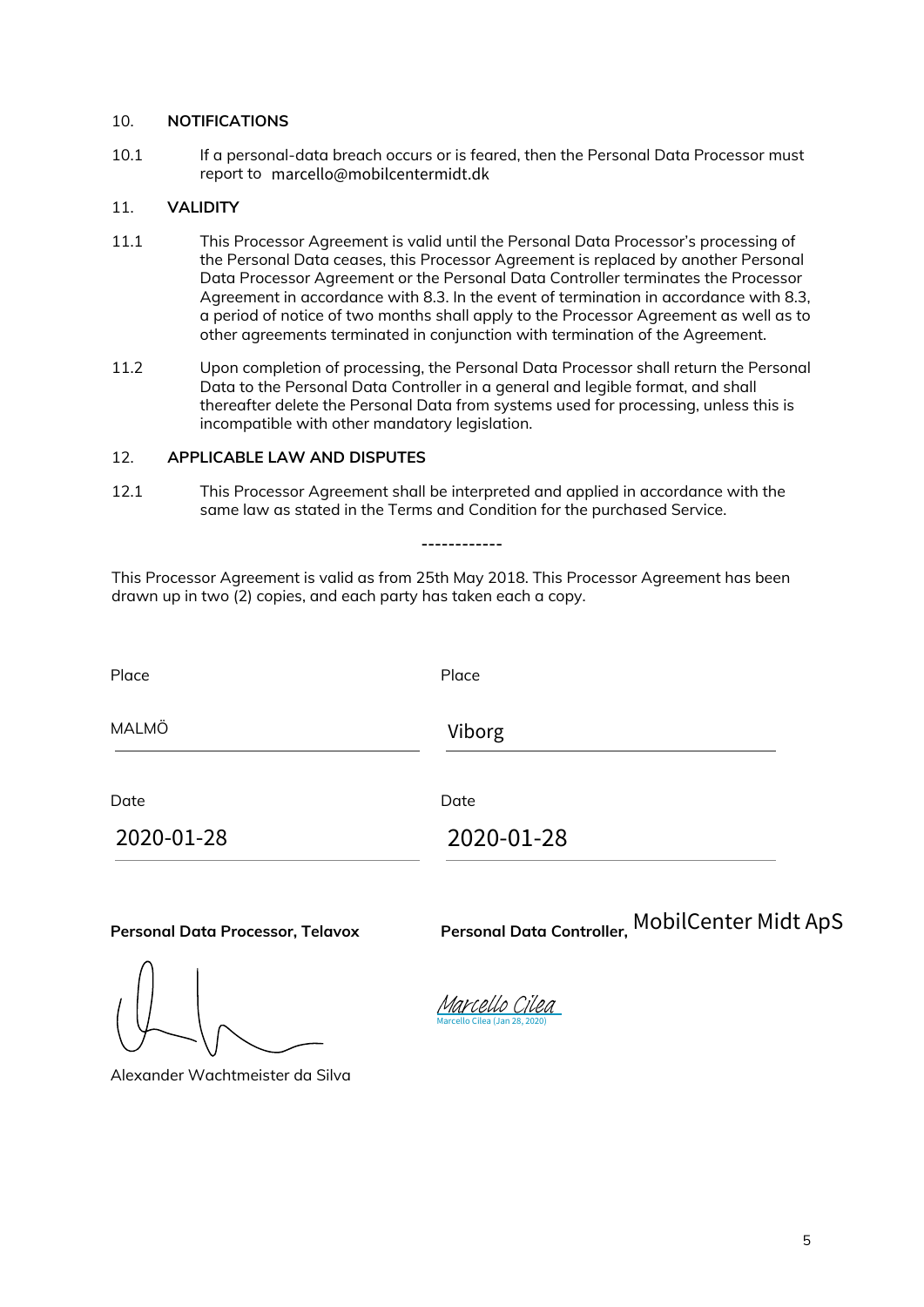# **ANNEXE 1 INSTRUCTIONS**

These instructions form an integral part of the Processor Agreement and shall be adhered to by the Personal Data Processor in the processing of Personal Data, unless expressly state otherwise in the Processor Agreement. The Personal Data Controller may unilaterally change these instructions at a later date by notifying the Personal Data Processor of the change in writing. Changes take effect no earlier than 30 calendar days after having been sent by the Personal Data Controller. By signing the Processor Agreement, the Personal Data Controller Processor has confirmed the meaning of these instructions.

#### **Purpose**

The purpose of the processing is

1) to deliver telephony and communication services in accordance with the agreement entered into by the Parties below ('Service Agreement') and services delivered ('Service')

2) to support the Service with which the customer is supplied

3) otherwise discharge responsibilities under the Service Agreement.

## **Type of processing**

Registration of user data, storage of Personal Data, storage of use of the Service, statistical analyses, troubleshooting analyses and invoicing data/documentation.

#### **Type of Personal Data**

The following types of Personal Data are processed:

- Name:
- Password
- Email
- User ID
- Phone number
- IP address
- User-generated content, e.g. call information and/or data consumption
- User behaviour, crash reports for troubleshooting
- Billing information

In addition to this, the Personal Data Controller's users can upload Personal Data in a Service, e.g. profile picture, position, address and further contact details. Upon uploading, the Personal Data Controller approves the Personal Data Processor's processing and storage of this information.

#### **Place of processing**

All processing takes place within the EU's member states, the EEA or EU-approved states that attain the appropriate level of protection.

#### **Duration of Processing**

Processing lasts for as long as the Personal Data Processor represents the Personal Data Controller. Upon termination of the Service Agreement, Personal Data is deleted from active systems and is phased out from backups over time. These backups have limited access, and Personal Data can remain for a maximum of two (2) years.

#### **Sub-processors**

The following types of Sub-processors are used

1) Troubleshooting and optimisation of service In the event of a fault in the service, some Personal Data is sent to network providers, e.g. Telia Management Systems, for implementation of troubleshooting and Service restoration. Monitoring and statistical monitoring of the Service is performed continuously to facilitate optimisation of use of the Service and identification of any bugs where specific Personal Data is disclosed to Sub-processors such as Google Analytics and Netrounds. 2) DEALERS

If the Personal Data Controller enters into a Service Agreement through one of the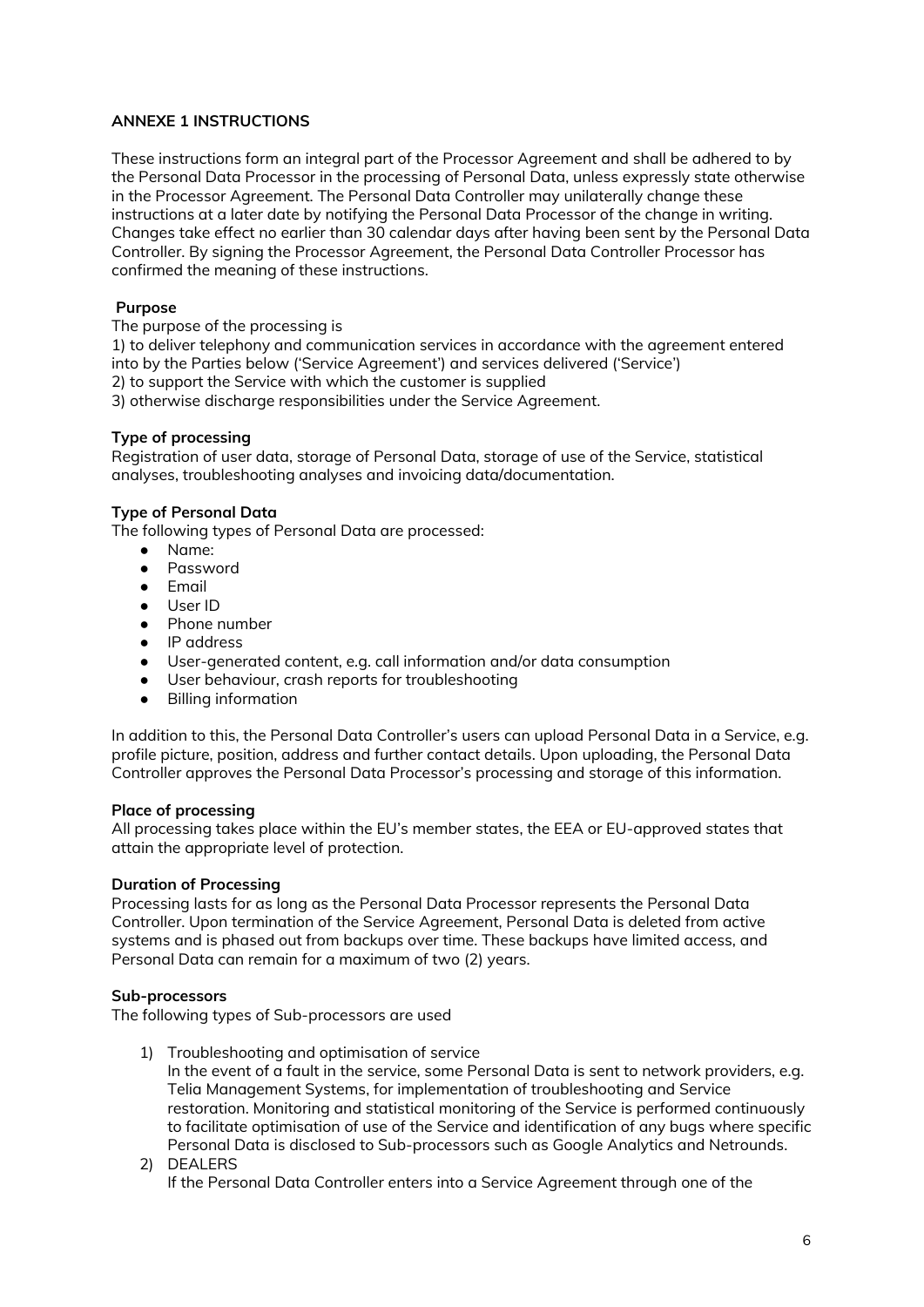Personal Data Processor's dealers, then said dealer has access to Personal Data in order to support the Service.

- 3) Server rooms The Sub-processors are used for hosting of servers, and these Sub-processors operate within the EU
- 4) Response Services In certain specific response services, sub-processors are used that then gain access to support tools and certain Personal Data.

# **Disclosure of Personal Data**

Personal Data may be disclosed to:

- Authorities On request, and in accordance with the law and official decisions, the Personal Data Processor is obliged to disclose the data resulting from the decision – e.g. to the police.
- Emergency services In the event of a call to SOS Alarm, for example.
- Other operators or service providers providing the Service When placing calls to another operator, for example, certain Personal Data is registered with said operator.

Personal Data may also be disclosed to other companies and authorities after the Personal Data Controller has given consent, and/or in order to discharge a specific part of the Service under an agreement, e.g. as regards Directory Enquiries operations.

#### **Transfer to third country**

Transfer to a third country outside the EU/EEA is only to take place in accordance with Articles 45, 46 or 49 of the General Data Protection Regulation, and the latter only provided that the transfer is necessary for discharge of an agreement between the Personal Data Processor and the Personal Data Controller, or for implementation of measures prior to such an agreement at the registered party's request.

#### **DATA PROTECTION, SECURITY AND CONFIDENTIALITY**

The Data Protection Processor has undertaken the requisite technical and organisational measures in order to guarantee the integrity and confidentiality of Data Protection Controller data, which may include the following measures:

#### **Staff Confidentiality**

The Data Protection Processor has undertaken the requisite measures in order to guarantee that staff using the Data Protection Controller's Data Protection have the appropriate background and expertise. These measures may include:

- **●** Background checks in the form of references and/or excerpts from criminal records
- **●** Written agreement on professional confidentiality
- **●** Does the Personal Data Processor adhere to current policies and work procedures?
- **●** Continuous training and skill-enhancing measures

#### **Physical security**

The Personal Data Processor ensures maintenance of an appropriate level of physical security in areas where the Personal Data Controller's Personal Data is processed, which may include:

- Limited and/or supervised access to physical premises
- Monitoring in the form of alarms, video and/or physical monitoring

#### **Equipment, system and network security**

The Personal Data Processor shall implement appropriate and up-to-date security measures and, for the duration of the Service Agreement, maintain an appropriate level of security for all systems, networks and units used to deliver the Service to the Personal Data Controller. This may include:

● Having appropriate firewall protection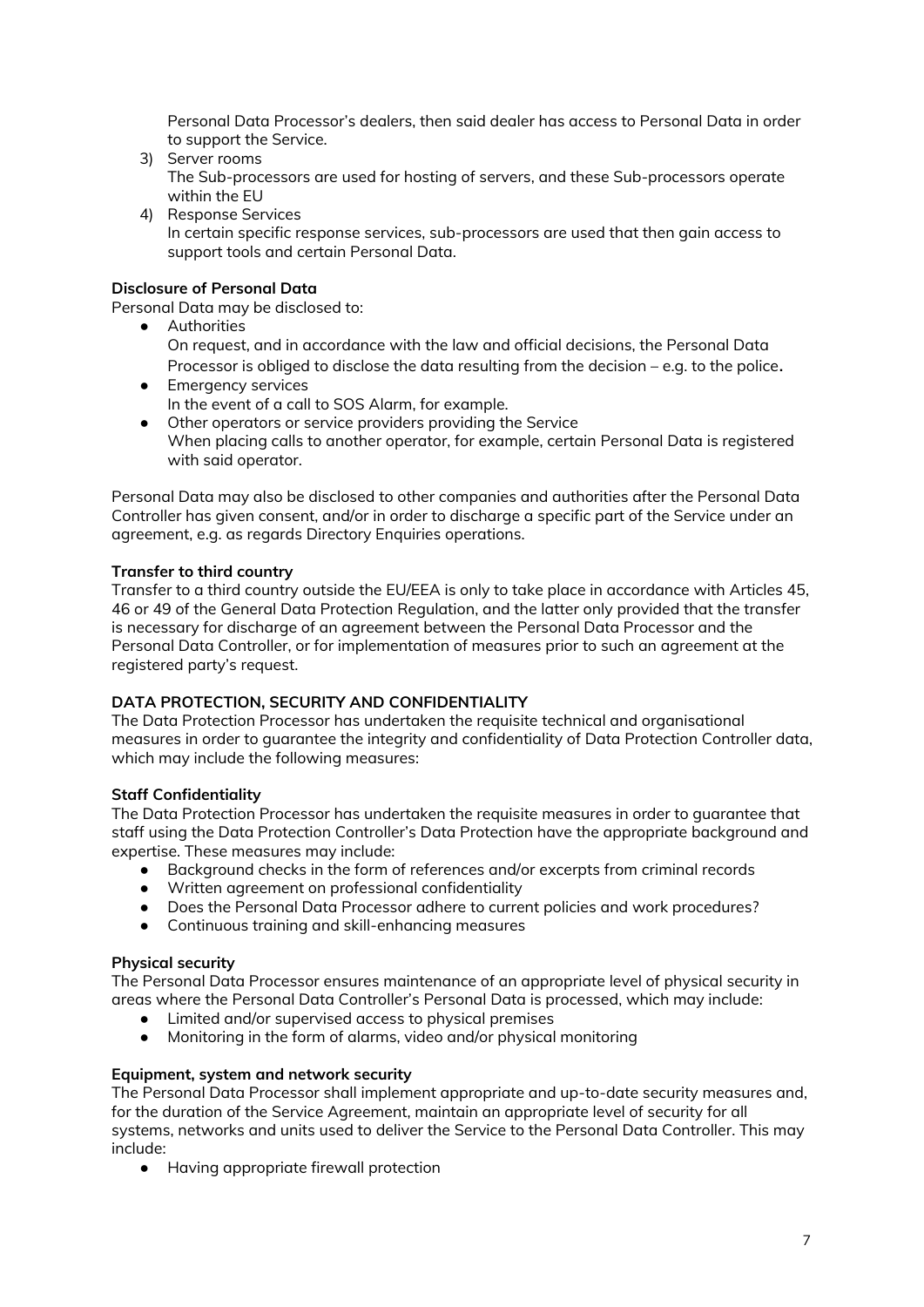- Audit logging for service monitoring
- Authentication systems for access to Service and systems
- Rights systems for access to Service and systems
- Monitoring & encryption of physical hard drives
- Processes & procedures for continuous evaluation of data security
- Ensuring there are options for restoring Personal Data through backups